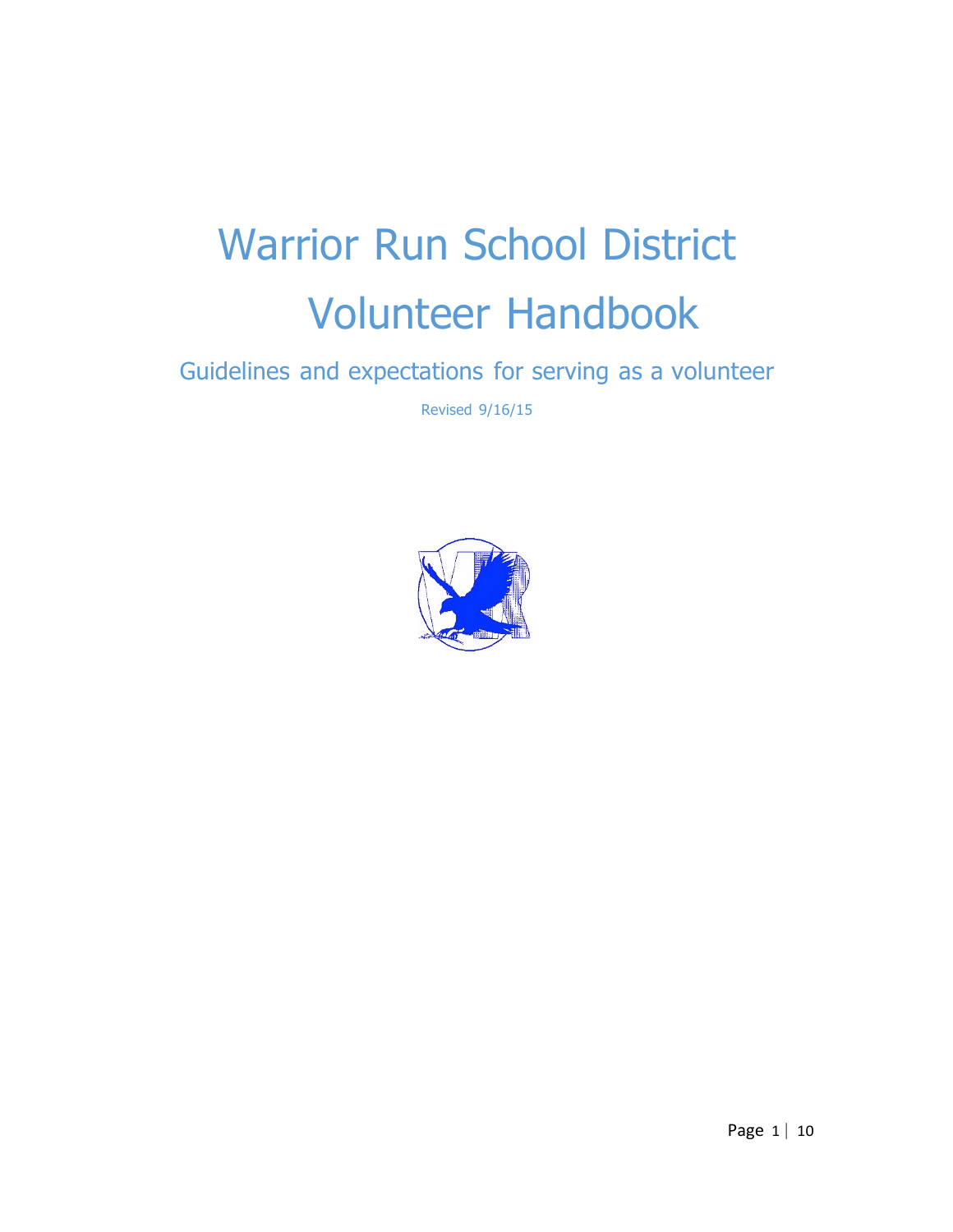# Purpose of School Volunteers

The Board recognizes that community volunteers can make valuable contributions to the educational program. The use of community volunteers is endorsed by the Board, subject to legal requirement and administrative procedures.

# Definition of a School Volunteer

Volunteer – any individual who voluntarily provides services to the school district in connection with school district activities, including but not limited to an individual who does any of the following: (1) works under the general direction and supervision of a coach, teacher or administrator employed by the district; (2) chaperones an overnight field trip; (3) directly supervises or instructs students engaged in an activity or may, from time to time, be reasonably expected to have direct contact with students; (4) serves on the coaching staff of an athletic team; or (5) is responsible for a student's welfare.

# Authority of School Volunteers

Direct contact with students-the care, supervision, guidance or control of students, or routine interaction with students.

### You Are Part of an Education Team

Volunteers who are committed to helping students be successful are important members of the school team. These individuals are essential to bringing the outside world to the school. Students need contact with individuals who can share experiences and bring other perspectives into the classroom. They need adults who can guide them through the learning process.

#### Goals:

 Enrich the curriculum Enrich students learning opportunities Provide help for individual students Provide opportunities for meaningful service Establish a school and community partnership for quality education Enhance all aspects of the educational process

#### Working closely with the classroom teacher and school staff includes:

 Following the direction of a school staff member Accepting direction and suggestions from teachers Respecting the privacy of teachers and students by not discussing school matters away from the classroom Understanding that evaluation of a student's learning can only be done by the teacher Committing to working in a classroom to support and improve education for all students Seeking help from the teacher when you need additional information or instruction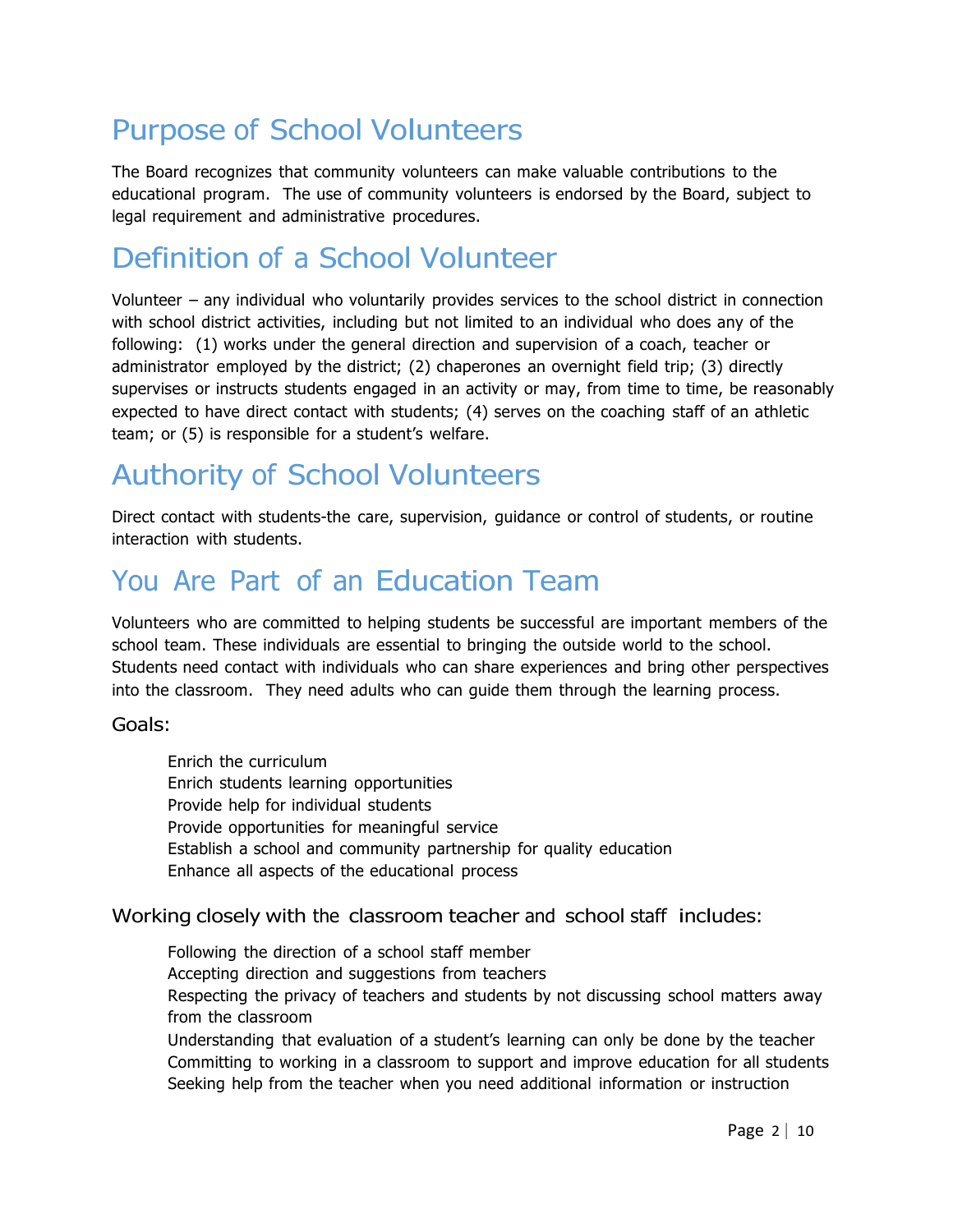Referring to the classroom teacher or regular school staff member for final solution of any student problem which arises, whether of an instructional, medical or operational nature

#### Enjoy working with students by:

 Finding ways to establish a good rapport with students Providing help and assistance without doing the work for students Showing a genuine interest in each student Accepting each student and encouraging the best from him or her Using patience and kindness

### Volunteer Expectations

#### Volunteers are expected to:

 Sign in and wear a visitor badge on school grounds at all time Wear professional attire Show respect for all staff and students Share concerns regarding students with the school staff only

Please do not bring younger children to the school during your volunteer hours. You will also be asked to turn off your cell phone while you are volunteering in the classroom and are discouraged from making personal calls while on the school campus.

#### Ground Rules for School District Facilities

 No smoking or tobacco allowed, including on athletic fields and in district vehicles No weapons allowed

No drugs or alcohol allowed

Do not use school equipment for personal purposes

#### Maintain Student Confidentiality

Volunteers are expected and required to keep all student information that they obtain while working as a volunteer for the district confidential. In fact, federal law strictly prohibits school districts and district volunteers from releasing any student information without parent/guardian permission.

Student information includes all academic, medical and personal information. Volunteers cannot take photos of students during their volunteer activities and post them publicly without authorization from the school. Student work, like artwork or papers, is also protected by law and cannot be shared publicly without written permission. Disclosure of student information by a volunteer is a violation of the Family Educational Rights and Privacy Act of 1974 (FERPA) and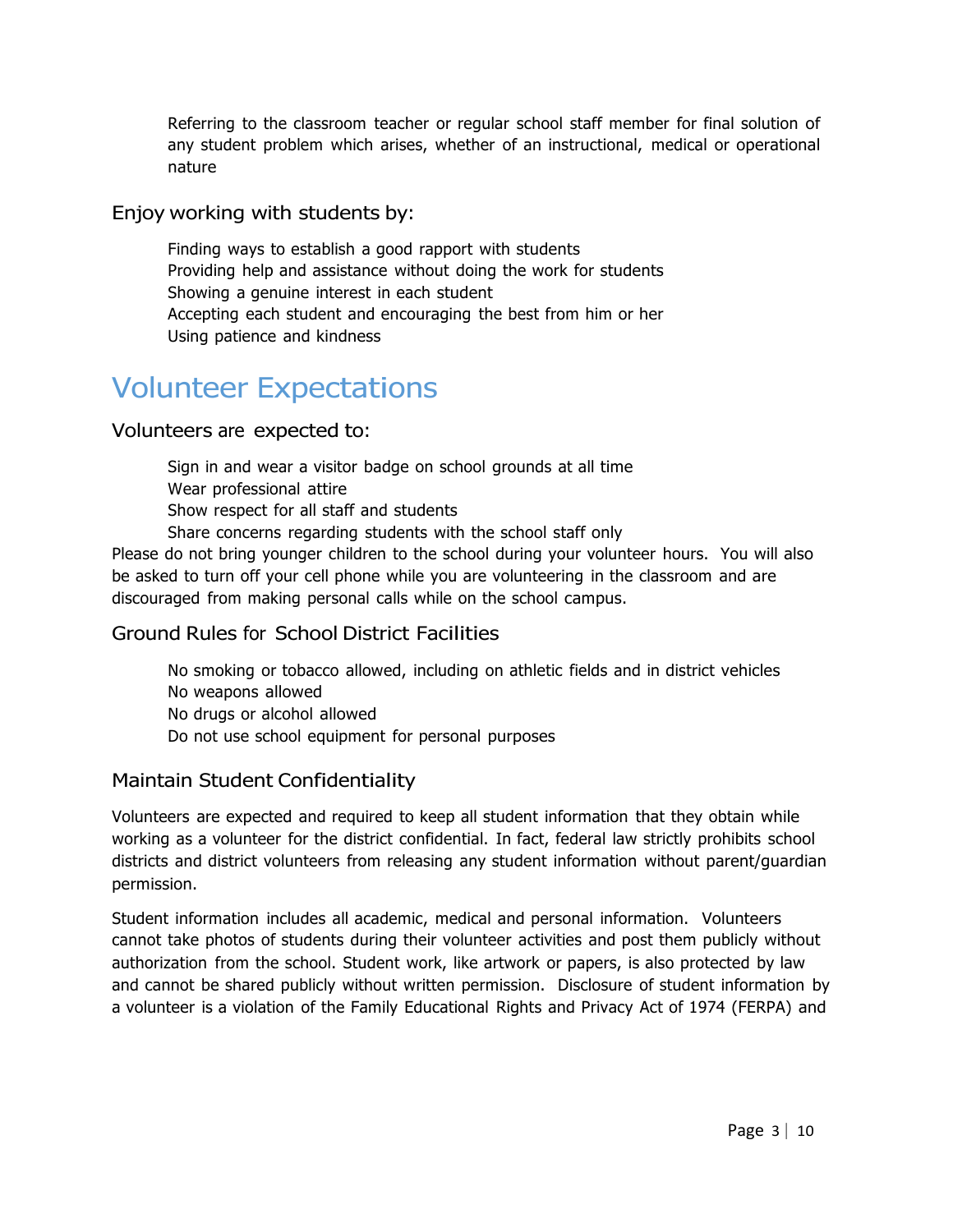may subject the volunteer and the district to civil liability. It is very important that you keep information about students confidential. It is important that you do not discuss students or their progress with others –even their parents. Do not make references to students' abilities in front of other students. The only person who should be told about a students work is their teacher. If parents ask about their students' progress, suggest in a friendly way that they contact the teacher.

#### Harassment

The Board strives to provide a safe, positive learning climate for students in the schools. Therefore, it shall be the policy of the district to maintain an educational environment in which harassment in any form is not tolerated.

The Warrior Run School District Harassment Policy calls for a commitment to an educational environment that is free from all types of discrimination and harassment, including sexual harassment, bullying and intimidation. Volunteers are expected and required to respect and uphold the Warrior Run School District Harassment Policy. The district asks you to review this policy in detail prior to volunteering. Policies can be located under "District" on the district website. Please refer to Policy #248 – Unlawful Harassment.

### What Are the Differences between a Volunteer and a Visitor?

A volunteer is any individual that has direct contact with children and has the possibility of care, supervision, guidance AND routine interaction with children. Routine interaction is defined as regular, repeated and continual contact that is integral to a person's employment or volunteer responsibilities. A visitor is any individual that has limited contact with children and does not have routine interaction with children.

#### Examples of Volunteers:

 Chaperoning repeated school activities Helping with plays or musicals Assisting students at the school on a regular basis (assisting in classrooms, etc.) Chaperoning a field trip

#### Examples of Visitors:

 Joining a student for lunch or special holiday meal Reading to a class during Read Across America Day Serving as a guest speaker to a class or presenting at a school assembly Attending activities at the school during the school day to watch students Chaperoning a dance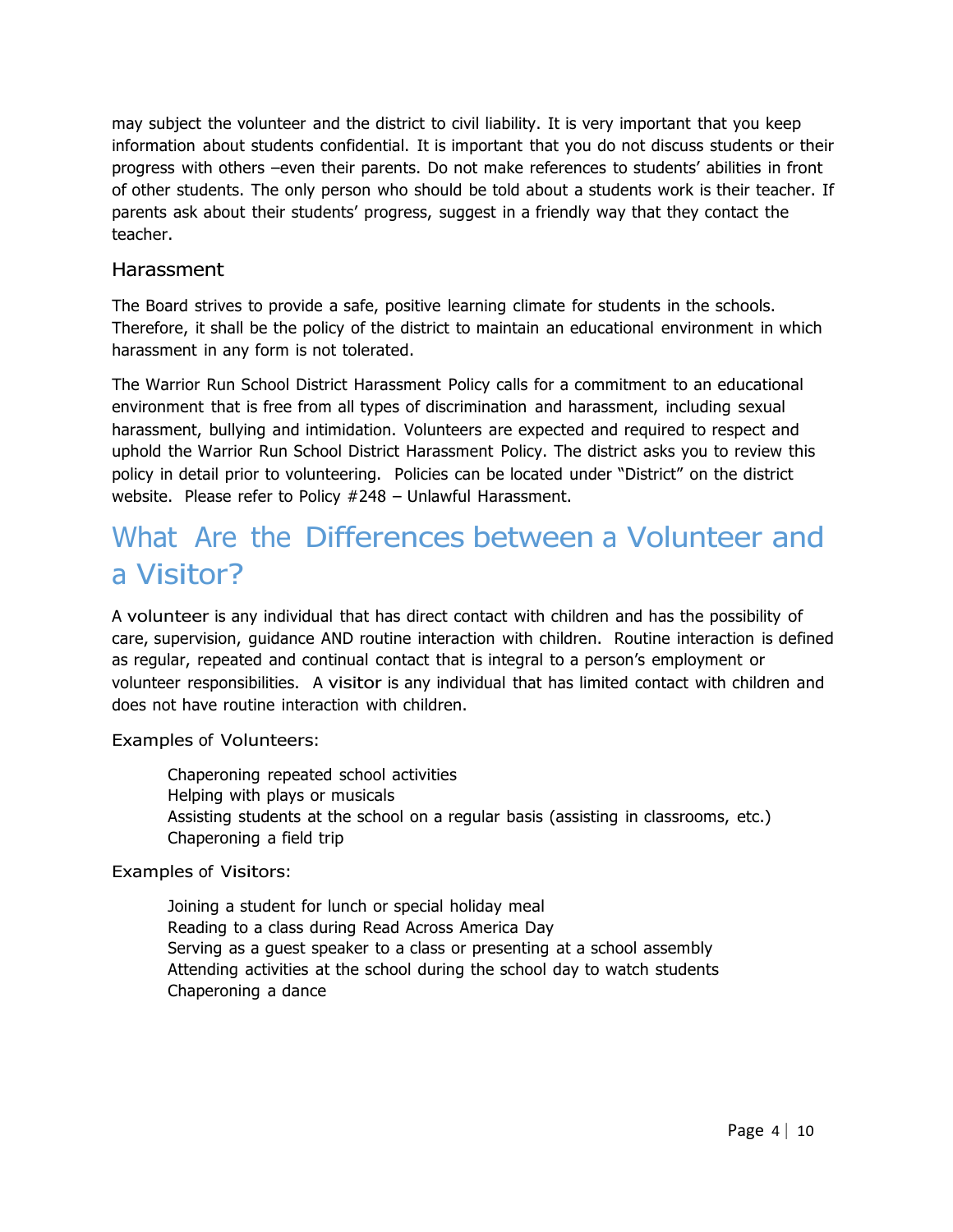# Important Guidelines

#### Safe Interaction with Students

The school board expects that all staff and volunteers will strive to set the kind of example for students that will serve them well in their own conduct and behavior and contribute toward a school atmosphere that is friendly but has a degree of formality.

General Guidelines for Safe Interaction with Students:

All interactions with students should be professional and focused on teaching and learning. These guidelines protect both the student and the volunteer.

#### Do Not:

- Take a student or students on private outings
- Initiate social activities with students
- Have a prolonged verbal exchange with students if you have an impromptu encounter at a public place
- Engage in Social Networking with students via Facebook, Instagram, Snapchat, Vine or Twitter or any other social networking website to initiate or maintain relationship(s) with any student that is not consistent with appropriate professional behavior and/or boundaries

#### Communication

Do not say or write things to a student that you would be uncomfortable sharing with the student's parents, district/school administrators or the teacher you are working with.

#### Do Not:

- Make any comments that are based on gender or could be construed as sexist
- Make any comments and/or innuendos that are sexual in nature or could be construed as sexual
- Make jokes that belittle or diminish another person
- Give students compliments that focus on physical attributes
- Initiate conversations or correspondence of a private and/or personal nature with students

#### Working Alone with Students at School

- Always keep the door open and lights on
- Do not post anything on class windows that would obstruct a clear view into the room

#### Physical Contact with Students

It is the District's expectation that all physical contact between volunteers and students must be professional and appropriate.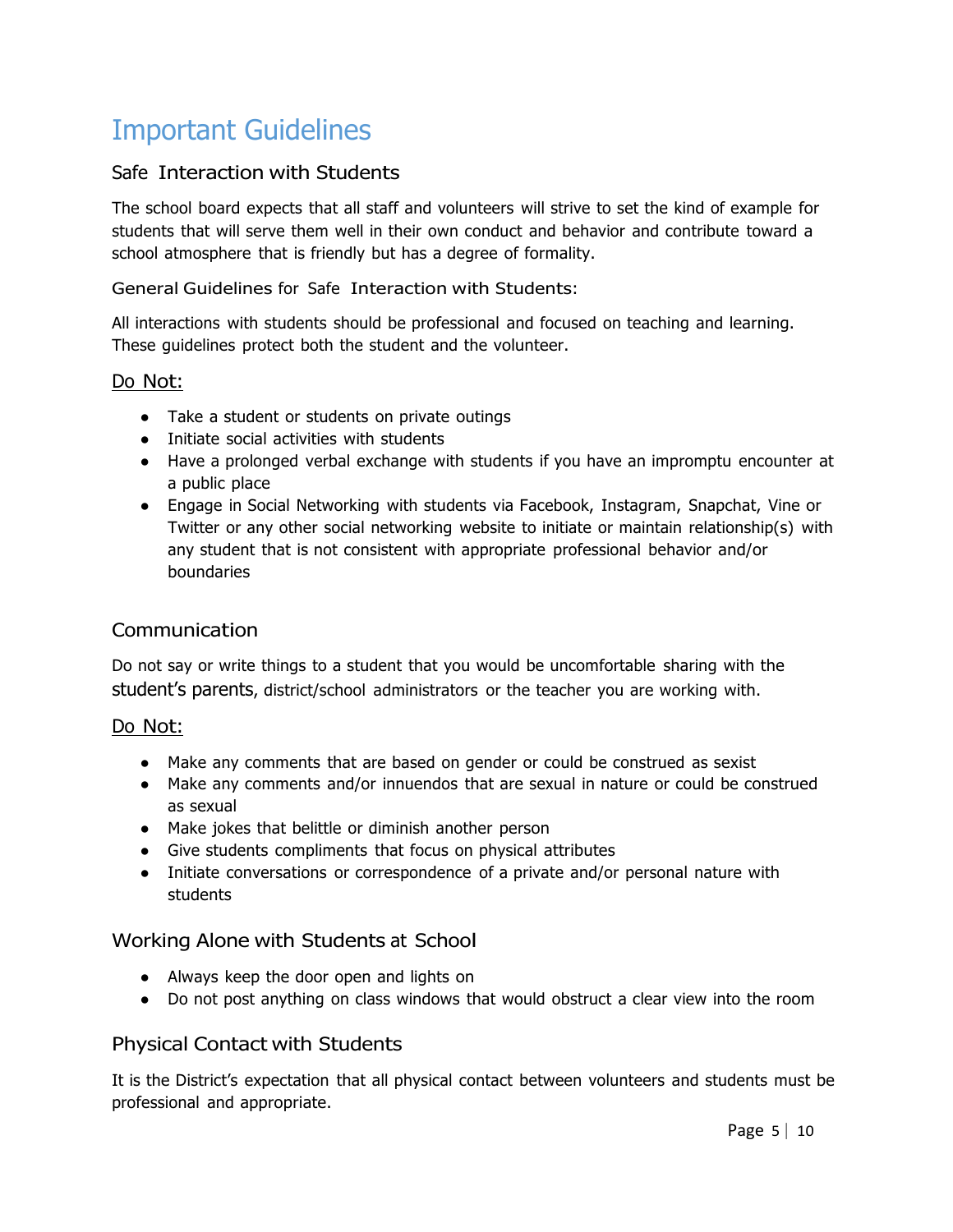#### Field Trips and Off-Campus Activities

There will be times when classes will be taking field trips to support academic topics. All chaperones must be board approved volunteers. Selection will be solely the responsibility of the classroom teacher and in consultation with the building principal. Please refer to the Field Trip Policy in the Warrior Run Elementary Handbook for more information.

#### Extracurricular and Enrichment Activities

Schools often provide before and after-school programs. All extracurricular and enrichment activities must be organized under the authority of Warrior Run School District or its parent teacher support organizations and comply with all applicable rules and regulations.

#### Report Suspected Abuse or Neglect

As a volunteer and mandated reporter, you are in a unique position to observe students. If you suspect that a student may be the victim of abuse or neglect, report it immediately to the principal, school counselor or another school district employee.

#### Nondiscrimination Notification

The Board declares it to be the policy of this district to provide an equal opportunity for all students to achieve their maximum potential through the programs offered in the schools regardless of race, color, age, creed, religion, gender, sexual orientation, ancestry, marital status, national origin or handicap/disability.

The district shall provide to all students, without discrimination, course offerings, counseling, assistance, employment, athletics and extracurricular activities. The district shall make reasonable accommodations for identified physical and mental impairments that constitute disabilities, consistent with the requirements of federal and state laws and regulations.



### How Do I Become a Warrior Run Volunteer?

Volunteers are parents or community members who voluntarily offer a service to the District without compensation. The following steps must be completed prior to starting actual volunteer services:

- 1) You will need to obtain your clearances which include the Pennsylvania State Police Criminal Records Check, the Child Abuse History Clearance and completing an affidavit or the Federal Criminal History Background Check.
- 2) You will need to complete the Act 126 Mandated Reporter Training and submit proof of completion prior to volunteering. The training may be accessed thru a free website: https://www.reportabusepa.pitt.edu. Once the website is accessed, please register, print your certificate upon completion, and present certificate to the principal.
- 3) Original copies of clearances must be presented to the principal. Copies will be signed and dated, then forwarded to the District Business Office.
- 4) Your name will then be placed on the School Board agenda for approval.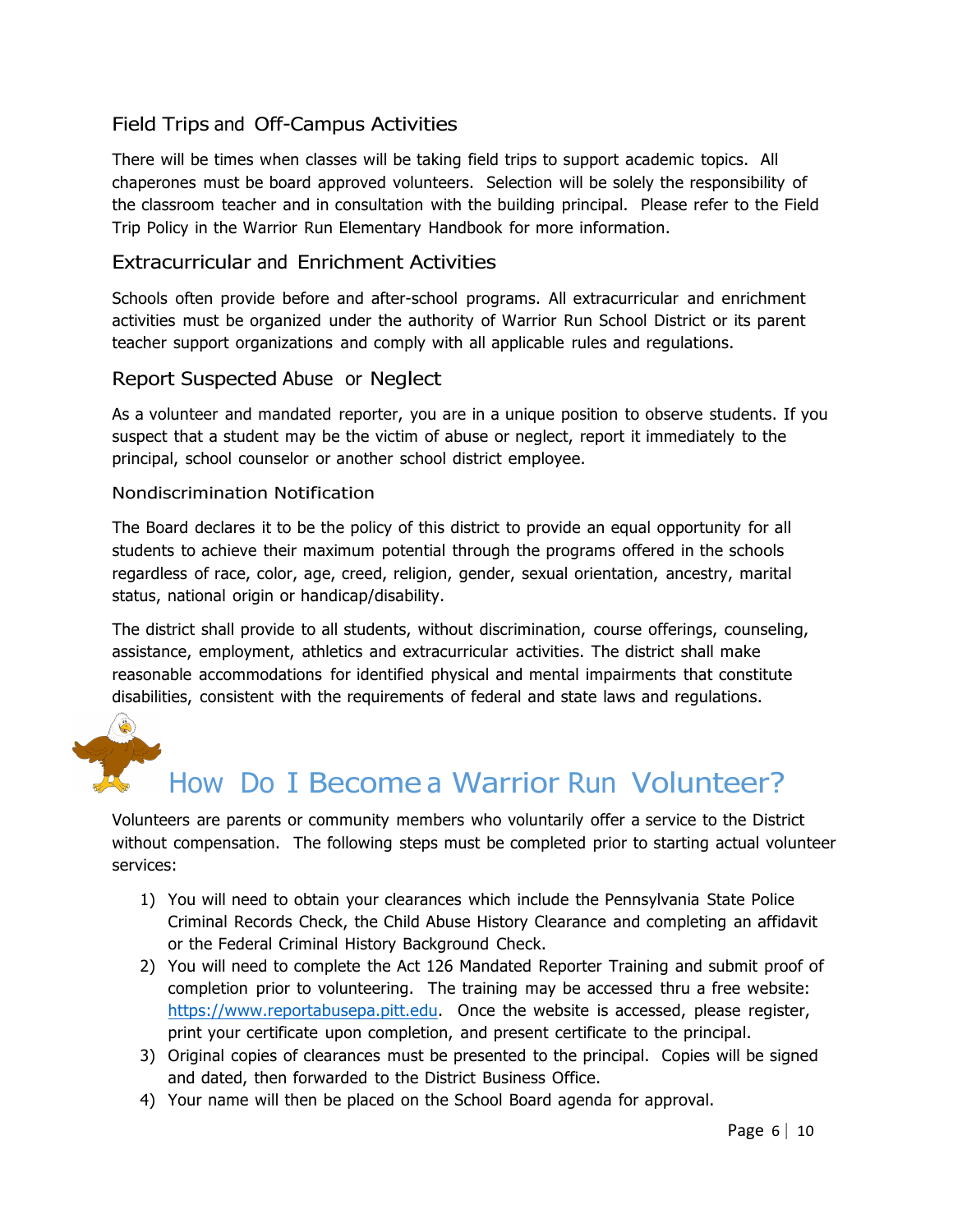#### Clearances

As a volunteer state law requires clearances every three years. You will need to pay for the clearances, but at this point in time, the PA Child Abuse History Clearance and the PA State Police Criminal Record Check are provided at no charge to volunteers.

#### PENNSYLVANIA CHILD ABUSE HISTORY CLEARANCE INSTRUCTIONS

#### https://www.compass.state.pa.us/CWIS

Directions:

- a. After Clicking on the link above, Click "Create New Account" (Unless you already created an account for recent clearances).
- b. Read the Welcome and then Click "Next".
- c. Create your own "Keystone ID" and answer the questions on the page including the security question (use an email account you can access because they will send you a temporary password that you will need to complete the process).
- d. Check your email for the temporary password they will send to you.
- e. Go back to the main page using the link above (compass.state) and this time click "Log in".
- f. Then Click on "Access My Clearances".
- g. Read the information and then click on "Continue".
- h. Type in your username and the temporary password that was emailed to you.
- i. Then it will ask you to create a new password and click "Continue".
- j. Select "Volunteer" as the reason from the drop down list of choices and then fill in the remaining information requested on the screen. It is a secure site so you can enter your social security number.
- k. You can select to have a paper copy mailed to you but you will get an electronic version that you can print off so it is your choice.
- l. You will need to list every permanent address you have lived at since 1975. If you do not remember all the specifics such as zip, or street address just fill in as much as you can. If parents/grandparents are deceased you do not need to put an age in for them.
- m. You will need to list everyone you have ever lived with this includes your parent(s), spouse, ex-spouses, etc. You will need to select how they are/were related to you.
- n. You then need to click to verify that what you are submitting is correct.
- o. After submitting, usually within a few minutes, your results should appear right under the account number in a green box that will say "To view the result, click here".
- p. The pdf of the certificate should show up, print out a copy then at the top of the page click "Log Out".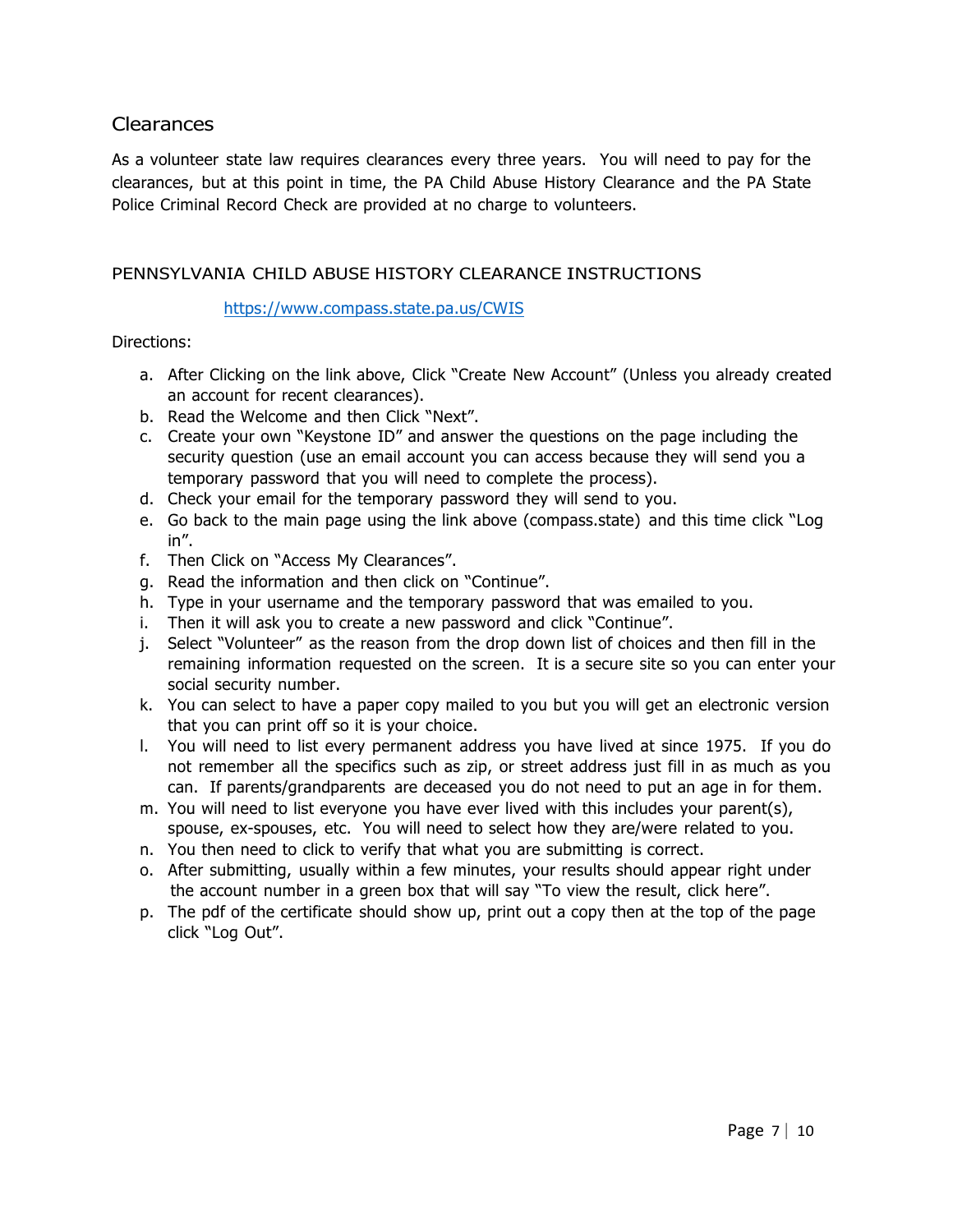#### 1. PENNSYLVANIA STATE POLICE CRIMINAL RECORD CHECK INSTRUCTIONS

https://epatch.state.pa.us/Home.jsp

Directions:

- a. Click on the link above.
- b. Click in the middle right of the page on "Submit a New Record Check".
- c. Read the information and click "accept".
- d. Fill in the information requested. For Reason, Scroll down to "School District".
- e. Verify your information and click "Proceed".
- f. After submitting, usually within a few minutes, your results should appear, click on view results and print out a copy.

#### 2. FEDERAL BUREAU OF INVESTIGATION (FBI) CRIMINAL BACKGROUND CHECK

Please note - If you have lived in the state of PA for the past 10 years, you do not need to complete this step. A volunteer affidavit is available in the school office in lieu of this step.

#### www.pa.cogentid.com

Directions:

- a. Click on the link above.
- b. On the next screen click on the "PA Department of Education" Logo
- c. In the right hand column, click on "Register Online".
- d. Read and check the box then click "Continue".
- e. Fill in the requested information. For Reason select "School District", fill in remaining information then click "Next".
- f. Verify your information and click "Next".
- g. Fill in your credit card information to pay the \$27.00 Fee and click "Pay".
- h. Click "Print" to print the confirmation page. You will need to take this page with you when you have your fingerprinting done.
- i. You have 90 days to have your fingerprinting done. Please call the fingerprinting center to verify their hours (ask for the fingerprinting hours, they don't do fingerprints the entire time they are open).
- j. Once fingerprinted, you will receive your clearance in the mail.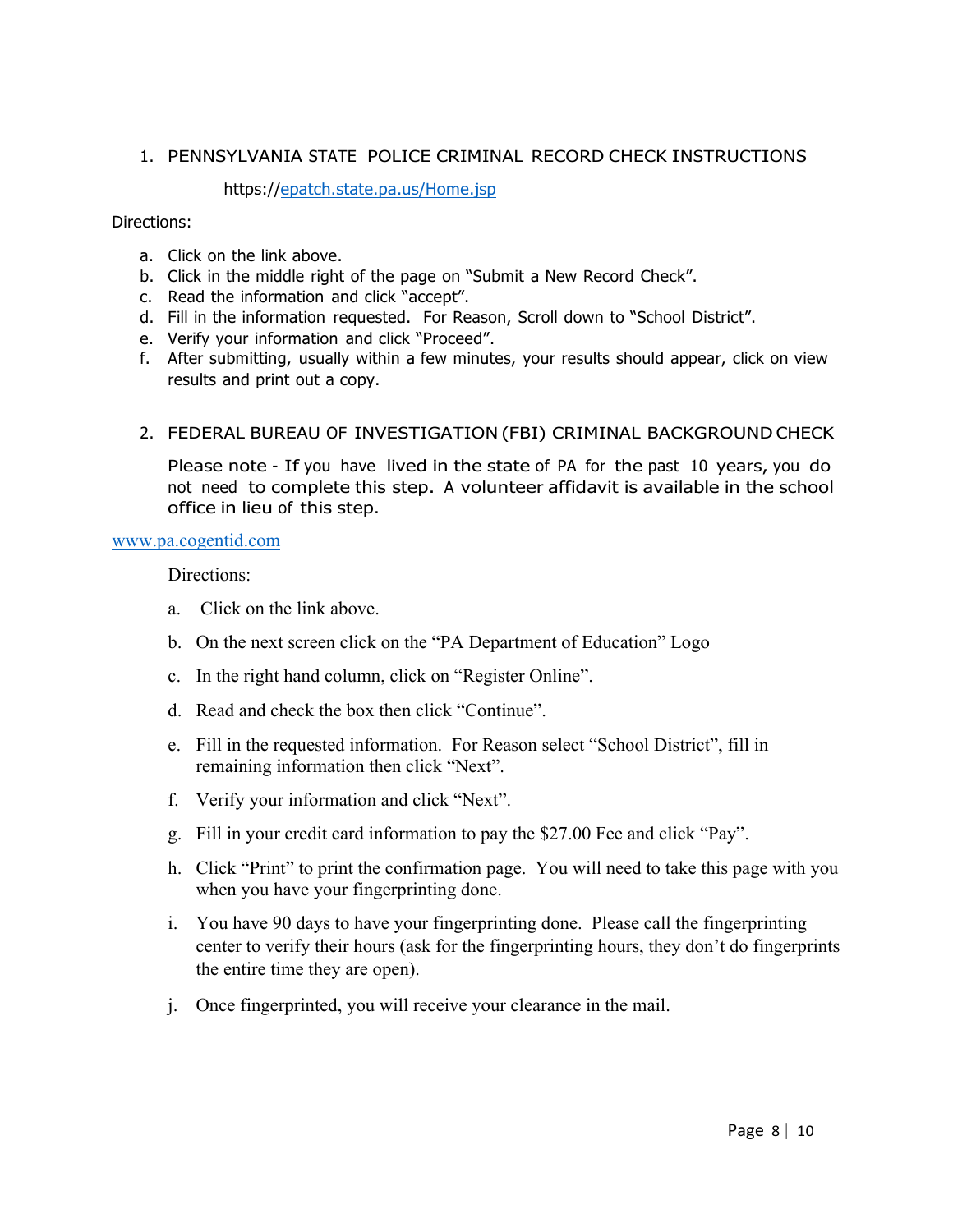#### Volunteer Affidavit

(Submitted in lieu of fingerprint-based FBI Clearance pursuant to 23 Pa.C.S.A. §6344.2(b.1)) Please note - you will be asked to sign this Affidavit in the presence of an office employee

| Name:                              | Date: |
|------------------------------------|-------|
| Address:                           |       |
| Telephone:                         |       |
| Volunteer Position(s) Applied for: |       |

I, \_\_\_\_\_\_\_\_\_\_\_\_\_\_\_\_\_\_\_\_\_\_\_\_\_\_\_ (Name) hereby attest that all information provided below is correct and current. I understand that if this any false statements can and will be punishable by law.

1. I hereby attest and understand that the volunteer position for which I am applying is an unpaid position.

2. I hereby attest that I have been a resident of the Commonwealth of Pennsylvania during the entirety of the previous ten-year period, i.e. from \_\_\_\_\_\_\_\_\_\_\_\_\_\_\_\_\_\_\_\_\_\_\_\_\_\_\_\_ [date ten years prior to current date], to the current date of this application.

3. I hereby swear and affirm that I have not been convicted of any of the following offenses under Title 18 (relating to crimes and offenses), or any offense similar in nature to the crimes listed below, under the laws or former laws of the United States or one of its territories or possessions, another state, the District of Columbia, the Commonwealth of Puerto Rico or a foreign nation, or under a former law of this Commonwealth.

Chapter 25 (relating to criminal homicide).

Section 2702 (relating to aggravated assault).

Section 2709.1 (relating to stalking).

Section 2901 (relating to kidnapping).

Section 2902 (relating to unlawful restraint).

Section 3121 (relating to rape).

Section 3122.1 (relating to statutory sexual assault).

Section 3123 (relating to involuntary deviate sexual intercourse).

Section 3124.1 (relating to sexual assault).

Section 3125 (relating to aggravated indecent assault).

Section 3126 (relating to indecent assault).

Section 3127 (relating to indecent exposure).

Section 4302 (relating to incest).

Section 4303 (relating to concealing death of child).

Section 4304 (relating to endangering welfare of children).

Section 4305 (relating to dealing in infant children).

A felony offense under section 5902(b) (relating to prostitution and related offenses).

Section 5903(c) or (d) (relating to obscene and other sexual materials and performances).

Section 6301 (relating to corruption of minors).

Section 6312 (relating to sexual abuse of children).

The attempt, solicitation or conspiracy to commit any of the offenses set forth in this list.

A felony offense under the act of April 14, 1972 (P.L. 233, No. 64) known as The Controlled Substance, Drug, Device and Cosmetic Act, committed within the five-year period immediately preceding verification under this section.